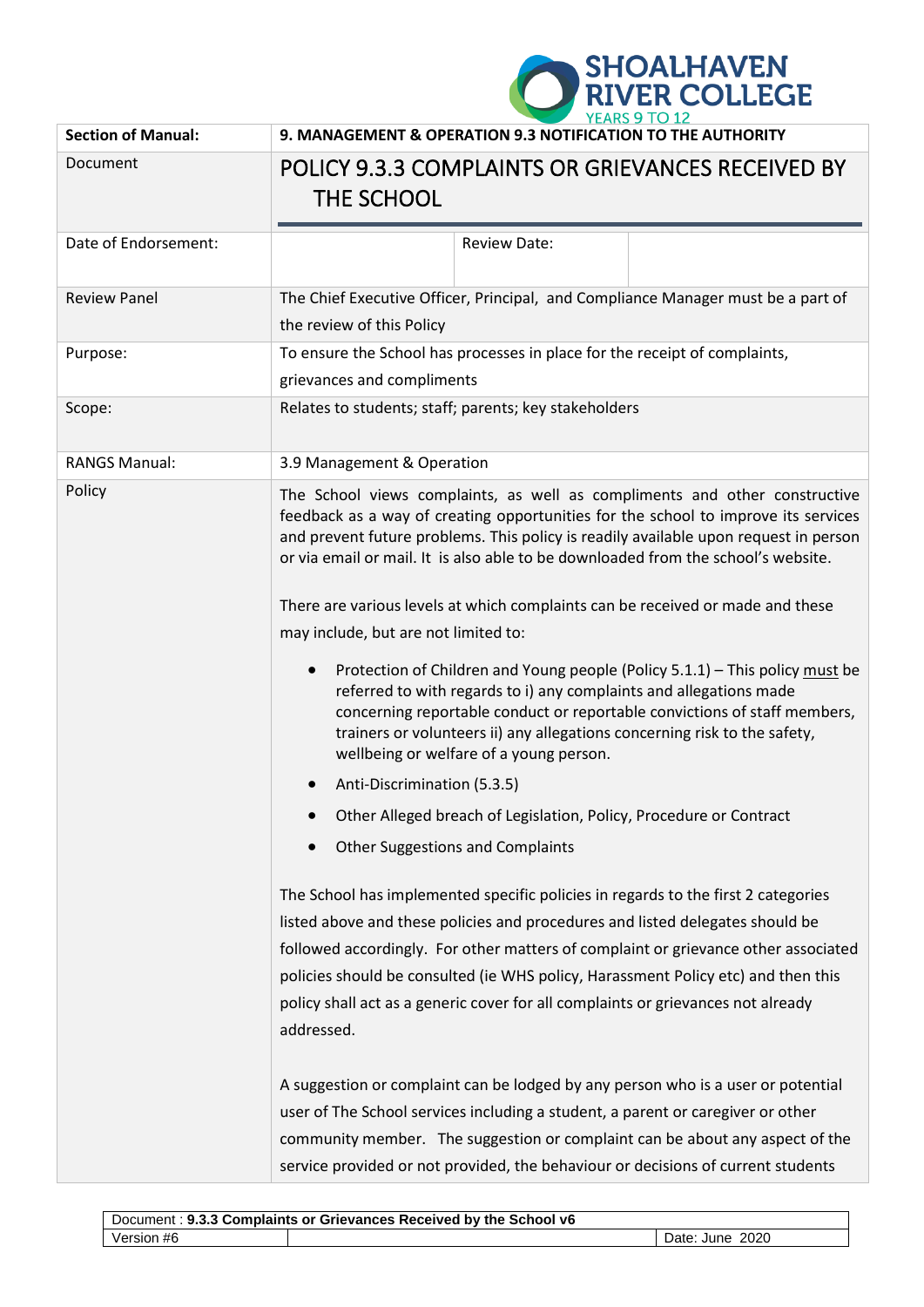

and staff, or about workplace practices, policies or procedures.

In the initial form complaints should be forwarded to the Principal. If the complaint is in regards to this person, or the Principal deems it necessary, the complaint should be forwarded to the Chief Executive Officer of Kiama Community College Inc.

Except if the matter is serious and warrants investigation, attempts should be made to resolve the problem at the earliest possible opportunity. We suggest the following;

The receiver of the complaint should:

- allow the party to state the cause of their concern
- exchange facts and beliefs
- clarify events
- listen
- apologise for any behaviour that may have distressed the other party
- consider all points of view in the matter

A suggestion, complaint or allegation can be made orally or in writing. If oral, it may need to be put in writing and assistance will be provided if needed. It is preferable but not essential that it includes the complainant's name and signature.

After the complaint has been received the Principal will then decide between options

- 1. Dismiss the complaint as the matter refers to a decision in accordance with existing policy, procedure, legislation or monitored best practice.
- 2. Conclude that the complaint has been substantially resolved through the discussions regarding the complaint
- 3. Undertake a systems improvement
- 4. Negotiation
- 5. Investigation

After the resolution of the complaint the Principal should contact the complainant in writing to notify them of the outcome.

The outcome of the Complaint should also be recorded. In the case of minor complaints (noise, mess etc) this recording can be as a diary note in the Principal's diary. In regards to anything that requires Negotiation or Investigation, confidential files should be kept on the matter and stored with the Principal.

| Document: 9.3.3 Complaints or Grievances Received by the School v6 |  |                 |  |  |
|--------------------------------------------------------------------|--|-----------------|--|--|
| Version #6                                                         |  | Date: June 2020 |  |  |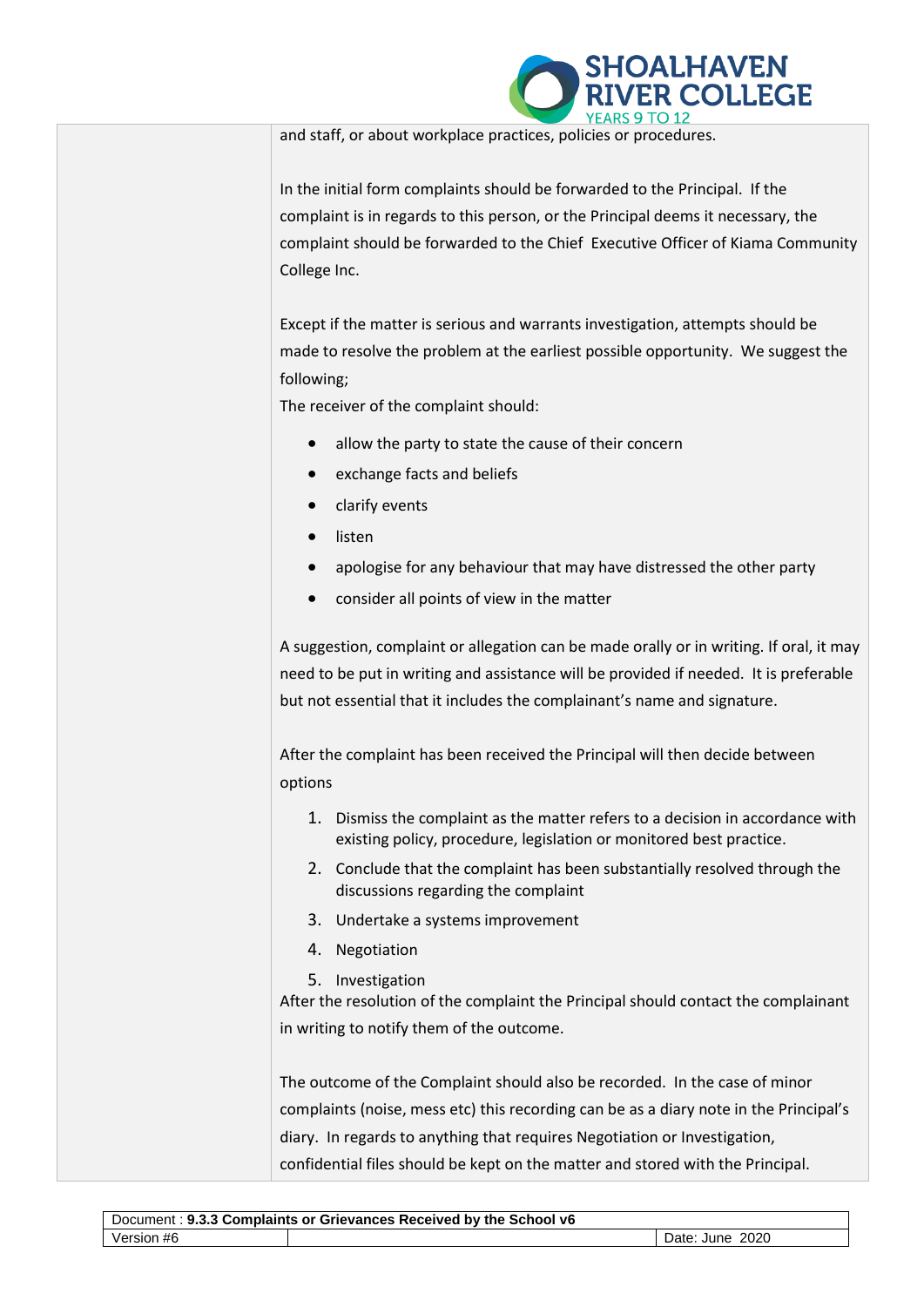

## Procedural Fairness

The principles of procedural fairness are adopted at every stage of the complaint process. Procedural fairness is a basic right of all individuals. In cases where there is a perceived incongruence between an individual's actions and the School or legal expectations, the School will aim for a fair decision, reached by an objective decision-making process.

The following commitments will be made to procedural fairness in the complaints process:

- i) Both parties will be given the opportunity to present his or her claims in relation to the issues and the proposed decisions affecting him or her. The School will ensure that all parties exercise their "**right to be heard**". This includes:
	- The right to know why the action is happening.
	- The right to know the way in which the issues will be determined.
	- The right to know the allegations in the matter and any other information that will be taken into account.
	- The right of the person against who the allegations have been made to respond to the allegations.
- ii) **The right of a person to an impartial decision -** The School will ensure that a decision on the issue is reached in an impartial manner. Care will be exercised to exclude real or perceived bias from the process.
- iii) All parties will be offered access to an **interpreter** if required.
- iv) All parties will be offered a **support person** throughout the process.

False and Malicious Complaints or Allegations

Where a complaint or allegation is found to be false and there is evidence of malicious intent on the part of the complainant, then remedies are possible.

Note that establishing that a complaint is false is not the same as establishing that the complaint cannot be substantiated. The former implies there is evidence to show the allegation is false. The latter implies a lack of evidence either way.

Where a School employee makes a complaint or allegation that is both false and malicious, disciplinary action will be considered, especially where there is evidence that they knew the complaint or allegation to be false or where they continue to make the complaint or allegation after being instructed to cease.